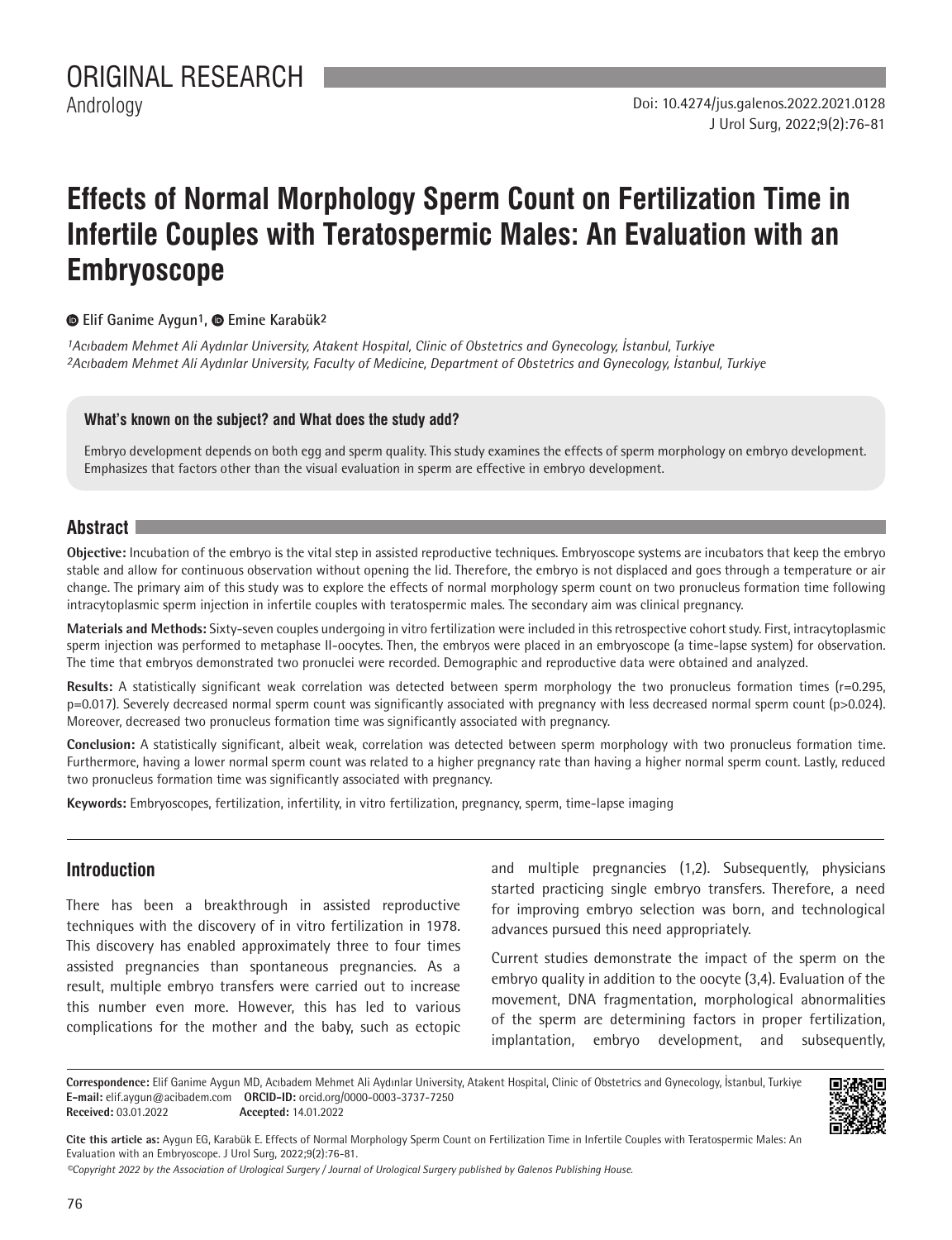pregnancy (5-7). Therefore, the morphology of the sperm is crucial when it comes to focusing on embryo development. Additionally, studies have demonstrated the relationship between sperm quality and embryo development (8). Especially, abnormalities in the morphology of the sperm could cause fertilization defects and low cleavage-stage problems (9).

Incubation of the embryo is the vital step in assisted reproductive techniques. Furthermore, no evidence of conventional techniques being superior to embryoscope has able be shown by systematic reviews and meta-analysis (10,11). Embryoscope systems are incubator systems that keep the embryo stable and allow for the continuous observation of embryo development without the need to open the lid. Therefore, the embryo is not displaced and go through a heat change. It is one of the most significant advantages of embryoscopes over conventional methods (12,13). Furthermore, the time-lapse imaging technology that enables continuous recording utilized by embryoscopes could shed light on the relationship between sperm parameters and embryo development and extend the currently limited literature (14).

The primary aim of this study was to explore the effects of normal morphology sperm count on two pronucleus formation time following intracytoplasmic sperm injection in infertile couples with teratospermic males. The secondary aim of the study was to achieve clinical pregnancy.

# **Materials and Methods**

This study was authorized by the Acibadem Mehmet Ali Aydinlar University Research Ethics Committee (ATADEK) with the decision number: 2021-21/06 on 04/11/2021. The study was conducted at Acibadem Mehmet Ali Aydinlar University Atakent Hospital, Department of Obstetrics and Gynecology, Istanbul (Turkey), between 2015 and 2016. All methods were performed following the relevant guidelines and regulations.

## **Study Design**

A research question and hypothesis were developed:

**Research Question:** In a population of infertile couples with teratospermic males, is normal morphology sperm count associated with two pronucleus formation time following intracytoplasmic sperm injection?

**Study Hypothesis:** In a population of infertile couples with teratospermic males, increased normal morphology sperm count is associated with decreased two pronucleus formation time following intracytoplasmic sperm injection

The study was designed as a retrospective cohort study. Age, karyotypic analysis, sperm morphology, number of oocytes, two pronucleus formation time, the status of pregnancy, and

the genetic testing status of the parents were obtained and analyzed. The data were collected from the hospital's electronic health record system.

The primary aim of this study was to explore the effects of normal morphology sperm count on two pronucleus formation time following intracytoplasmic sperm injection in infertile couples with teratospermic males. The secondary aim of the study was to achieve clinical pregnancy.

# **Selection and Description of Participants**

The inclusion criterion for couples was infertility (failure to conceive after one year of unprotected coitus) were

- For males:
- o Having >10% motile sperm in semen
- o Having ≤4% normal morphology sperm
- o Being older than 18 years old
- For females
- o Being 18-43 years old The exclusion criteria were
- For males:

o Azoospermia (zero sperm present under light microscopy evaluation)

- o Any genetic defects (determined by karyotypic analysis)
- For females:

o Being older than 43 years old (due to extremely low chances of fertilisation success)

o Severe ovarian failure (zero antral follicle count on transvaginal ultrasonography and FSH >x15 IU/L and LH >10 IU/L and/or amenorrhea) (due to extremely low chances of fertilisation success)

o Severe endometriosis (detected by vaginal examination and transvaginal ultrasonography or diagnostic laparoscopy) (due to extremely low chances of fertilisation success)

o Any genetic defects (determined by karyotypic analysis)

## **Sperm Evaluation**

Semen samples were collected from males by masturbation after three days of sexual abstinence. First, the samples were treated with ORIGIO® Sperm Wash (reference number: 84050060A; Måløv, Denmark) with a 1:1 ratio in Falcon conical tubes and centrifuged at 1500 revolutions per minute for 10 min at 37 <sup>o</sup>C to concentrate the sperm. Afterwards, the fluid on the top is removed using a micropipette. Finally, the sperm was left and evaluated using a light microscope. The scoring of normal morphological sperm to all sperm was made between 1 and 4%.

## **Oocyte Collection**

Ovulation was induced in females with 225-450 IU of gonadotropin antagonists [recombinant follicle-stimulating hormone (rFSH) or rFSH and recombinant luteinising hormone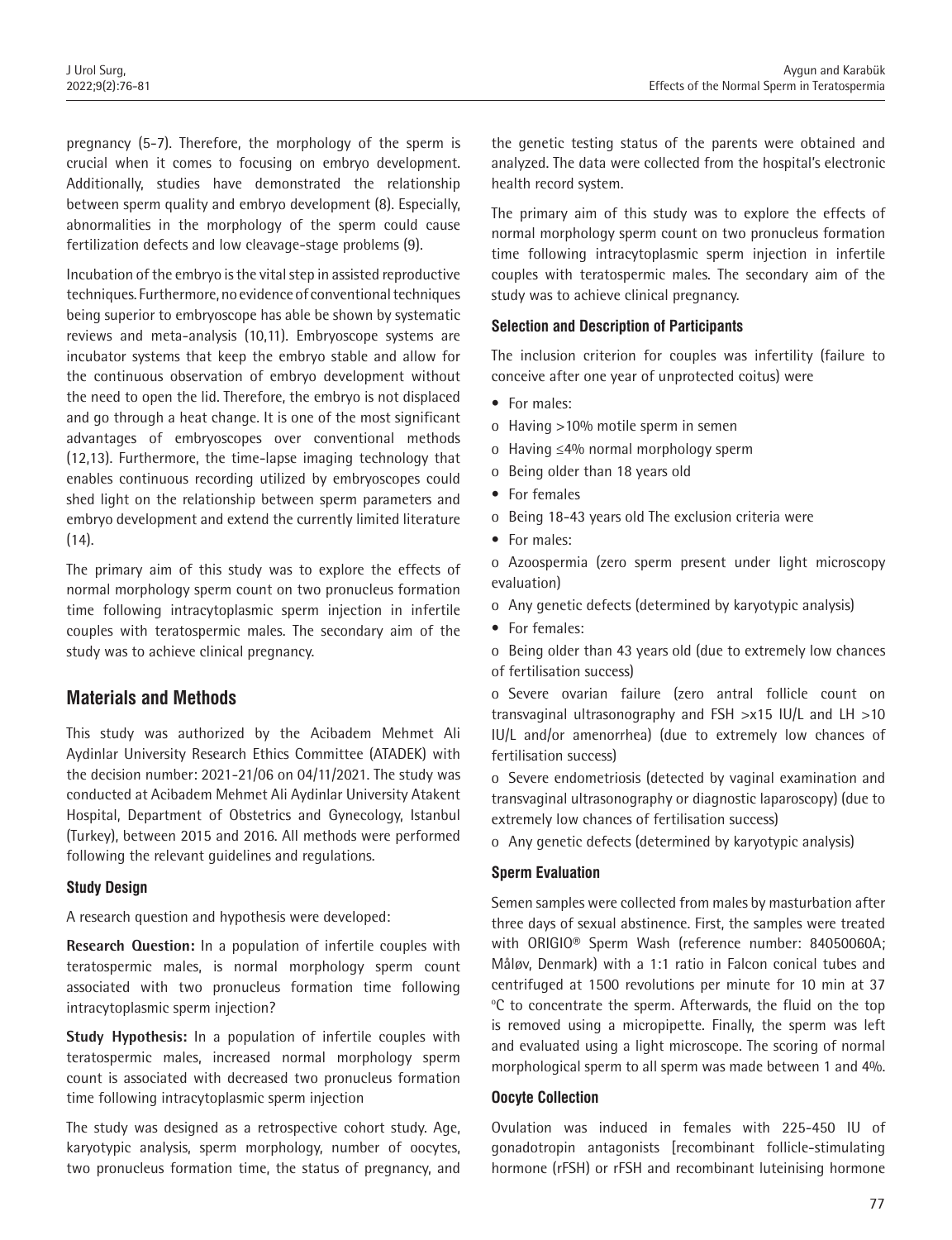(rLH), depending on the number of antral follicles chosen patient by patient basis]. When follicles were measured to 18 mm by transvaginal ultrasound, recombinant human chorionic gonadotropin alpha (rHCG-α) (Ovitrelle 250 microgram/0.5 millilitres) was administered subcutaneously to facilitate oocyte expulsion. Afterwards, under general anesthesia, transvaginal ultrasound-guided oocyte pickup was performed. Then, the metaphase II-oocytes were determined under a light microscope, and were placed in Petri dishes containing a single-step medium (CooperSurgical, Inc; Connecticut, United States of America).

## **Fertilization**

Intracytoplasmic sperm injection was performed to metaphase II-oocytes using a micromanipulation microscope system (Leica Microsystems, Wetzlar, Germany). Afterwards, the embryos were transferred to 20 microliter droplets single step mediums, and lastly, mineral oil was added. Then, the embryos were placed in an EmbryoScope+ time-lapse system (Vitrolife, Gothenburg, Sweden) for observation. The time that embryos demonstrated two pronuclei were recorded. The embryos are followed up until the blastocyst stage (E5), and then they are either implanted, frozen, or underwent trophectoderm biopsy.

## **Statistical Analysis**

Descriptive statistics are presented using mean, standard deviation, median (and minimum-maximum) for continuous variables. Additionally, frequencies (N) and percentages (%) are used to represent categorical variables.

Non-parametric statistical methods were used for values with skewed distribution. For comparison of two non-normally distributed groups, the Mann-Whitney U test was used.

Spearman's rho correlation analysis is used to investigate the relationship between two non-normally distributed continuous variables.

Statistical significance is accepted when the two-sided p-value is lower than 0.05. Statistical analysis was performed using the STATA/SE 17.0 software.

# **Results**

Sixty-seven patients were included. A single metaphase IIoocyte was selected from the females of the couples (n=67), and ICSI was applied. Table 1 presents the characteristics of the study population.

Primary Outcome (Correlation between normal morphology sperm and two pronucleus formation time)

Table 2 presents the correlation analysis between two pronucleus formation times and normal morphology sperm. The Spearman's rho correlation is interpreted as when the "r" correlation

coefficient gets close to 1; the correlation gets stronger. The r-values between 0-0.3 are accepted as a weak correlation.

A statistically significant weak correlation was detected between sperm morphology with two pronucleus formation times ( $p=0.017$ ) (Table 2 and Figure 1).

## **Secondary Outcome (Pregnancy)**

Table 3 compares pregnancy groups according to normal morphology sperm and two pronucleus formation time.

More decreased normal sperm count was significantly associated pregnancy than less decreased normal sperm count (p>0.024). Figure 2 and Figure 3 display the boxplots for pregnancy, normal morphology sperm count, and two pronucleus formation time. Moreover, decreased two pronucleus formation time was significantly associated with pregnancy. However, subgroup analysis of sperm morphology and fertilization time did not detect statistical significance (p=0.067) (Table 4).

# **Discussion**

The primary goal of this study was to investigate whether normal morphology sperm count affected the time it took for two pronuclei to develop after intracytoplasmic sperm injection in infertile couples with teratospermic males. Normal sperm morphology and two pronucleus formation times were found to have a statistically significant weak correlation. Additionally, the study's secondary goal was to achieve clinical pregnancy. Paradoxically, having a lower normal sperm count was related

| Table 1. Characteristics of the study population              |           |               |                     |  |  |  |
|---------------------------------------------------------------|-----------|---------------|---------------------|--|--|--|
| <b>Parameters</b>                                             | n(90)     | $Mean + SD$   | Median<br>(min-max) |  |  |  |
| Age (Female)                                                  | 67 (100)  | $34.2 + 4.1$  | $35(23-41)$         |  |  |  |
| Normal morphology<br>sperm count (%)                          | 66 (98.5) | $2.02 + 0.92$ | $2(1-4)$            |  |  |  |
| <b>Number of oocytes</b>                                      | 67 (100)  | $11.9 + 9.3$  | $10(0-40)$          |  |  |  |
| Two pronucleus<br>formation time (hour)                       | 66 (98.5) | $17.2 + 0.9$  | $17(16-19)$         |  |  |  |
| <b>Pregnancy Status</b>                                       | 67 (100)  |               |                     |  |  |  |
| Pregnancy                                                     | 45 (67.2) |               |                     |  |  |  |
| No pregnancy                                                  | 20(29.8)  |               |                     |  |  |  |
| Anembryonic pregnancy                                         | 2(3)      |               |                     |  |  |  |
| n: Number, SD: Standard deviation, Min: Minimum, Max: Maximum |           |               |                     |  |  |  |

## **Table 2. Correlation of two pronucleus formation time with age and normal morphologysperm**

| Correlation                                             | Two pronucleus<br>formation time |       |  |  |
|---------------------------------------------------------|----------------------------------|-------|--|--|
|                                                         |                                  | 0.295 |  |  |
| Normal morphology sperm                                 | D                                | 0.017 |  |  |
| (r: correlation coefficient) Spearman's rho correlation |                                  |       |  |  |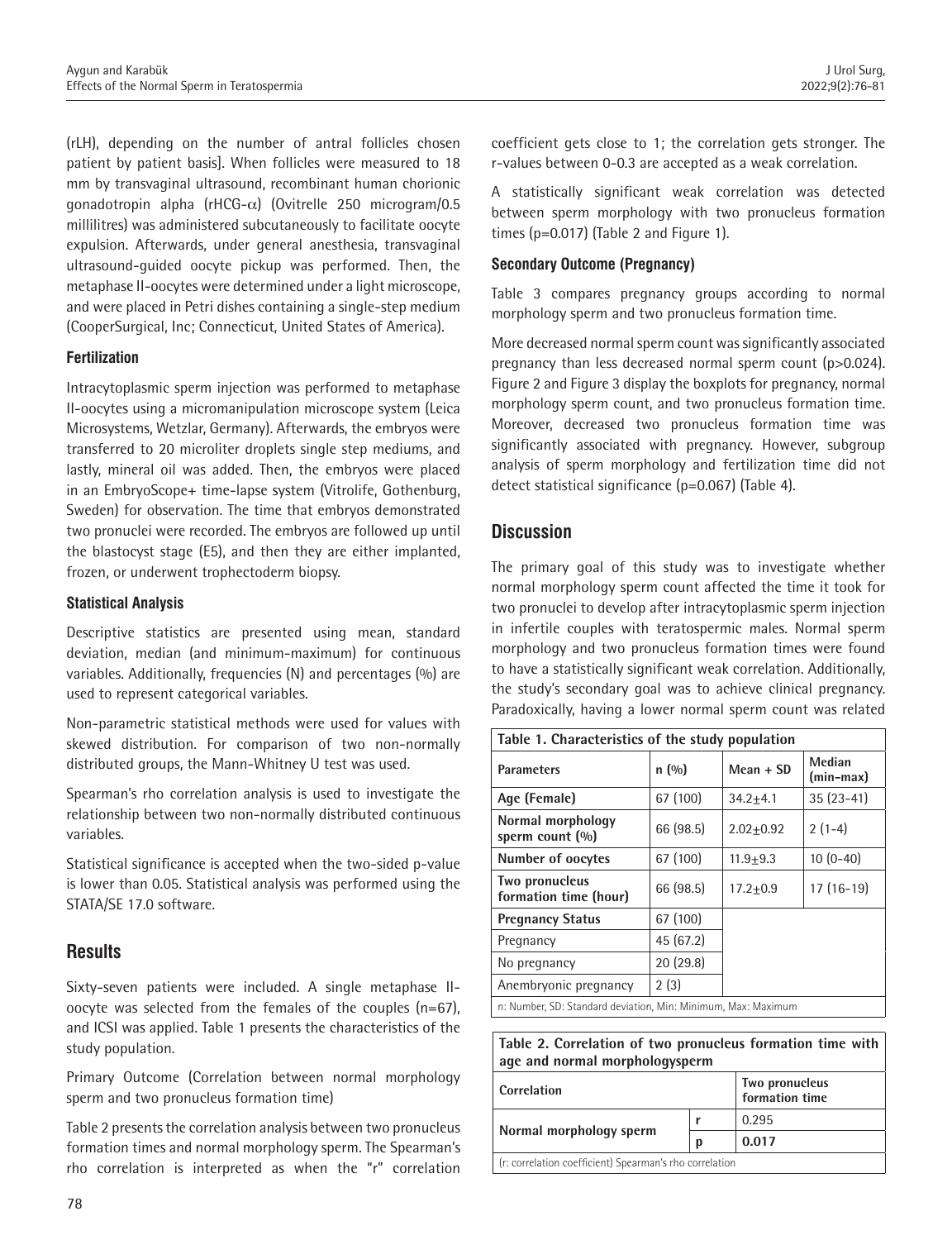

**Figure 1.** Scatterplot displaying the relationship between normal morphology sperm count and two pronucleus formation time



**Figure 2.** Boxplot of the normal morphology sperm count and pregnancy



**Figure 3.** Boxplot of the two pronucleus formation time and pregnancy

to a higher pregnancy rate than having a higher normal sperm count.

Many sperm-related factors, including morphology, are known, and more are being investigated to affect many stages of pregnancy, including fertilization, early cleavage of the embryo, and the foetus's formation. It highlights that the oocyte is not the only factor in fertilization and embryo development, and the sperm holds similar significance (15). Abnormal sperm morphology directly affects fertilization failure and pregnancy (8,16,17). Additionally, it is recorded as an essential factor in spontaneous miscarriages (18). A novel study by Nikovola et al. (19) recently investigated morphology among many sperm parameters and concluded that morphological abnormalities of the sperm were closely associated with embryo morphokinetics. Concurrent with this, the results suggest that normal sperm morphology and two pronucleus formation time, albeit weak, have a statistically significant correlation (Table 2).

Previous studies demonstrated a positive correlation between earlier fertilization (two pronucleus formation time) and normal sperm morphology. Moreover, normal sperm was detected to provide adequate implantation and clinical pregnancy results in couples undergoing ICSI (20,21). In contrast, the current study demonstrated that more decreased normal sperm count was significantly associated with decreased two pronucleus formation time and pregnancy than less decreased normal sperm count (Table 3). In another study, no statistically significant difference was detected in clinical pregnancy, embryo implantation, and miscarriage rates between poor morphology and normal morphology sperm (22). The selection of the sperm is a semiquantitative technique entirely at the discretion of the embryologist. Finding quality sperm for ICSI in in vitro fertilization procedures is challenging as the expression "finding a needle in a haystack" goes. Therefore, maximum effort is given to select the best quality sperm among the poor morphologic sperm. In this study, it could be attributed to the fact that a limited number of patients with higher normal morphology sperm count was present (Table 4) and could be considered a limitation in this regard. However, selecting the best sperm in the pool of bad morphology sperm could positively impact the pregnancy rate. The current study's authors' ongoing works on incorporating artificial intelligence into sperm selection could transform this process into a fully quantitative technique.

Time-lapse imaging technology has emerged recently in embryo selection in the form of embryoscopes. It, expectedly, increases clinical pregnancy and live birth rates (23,24). Embryoscopes are incubator systems that allow for the continuous observation of embryo development and keep the embryo stable without opening the lid. Therefore, the embryo is not displaced and protected from trauma and air content, and the temperature inside the incubator does not change. These are the most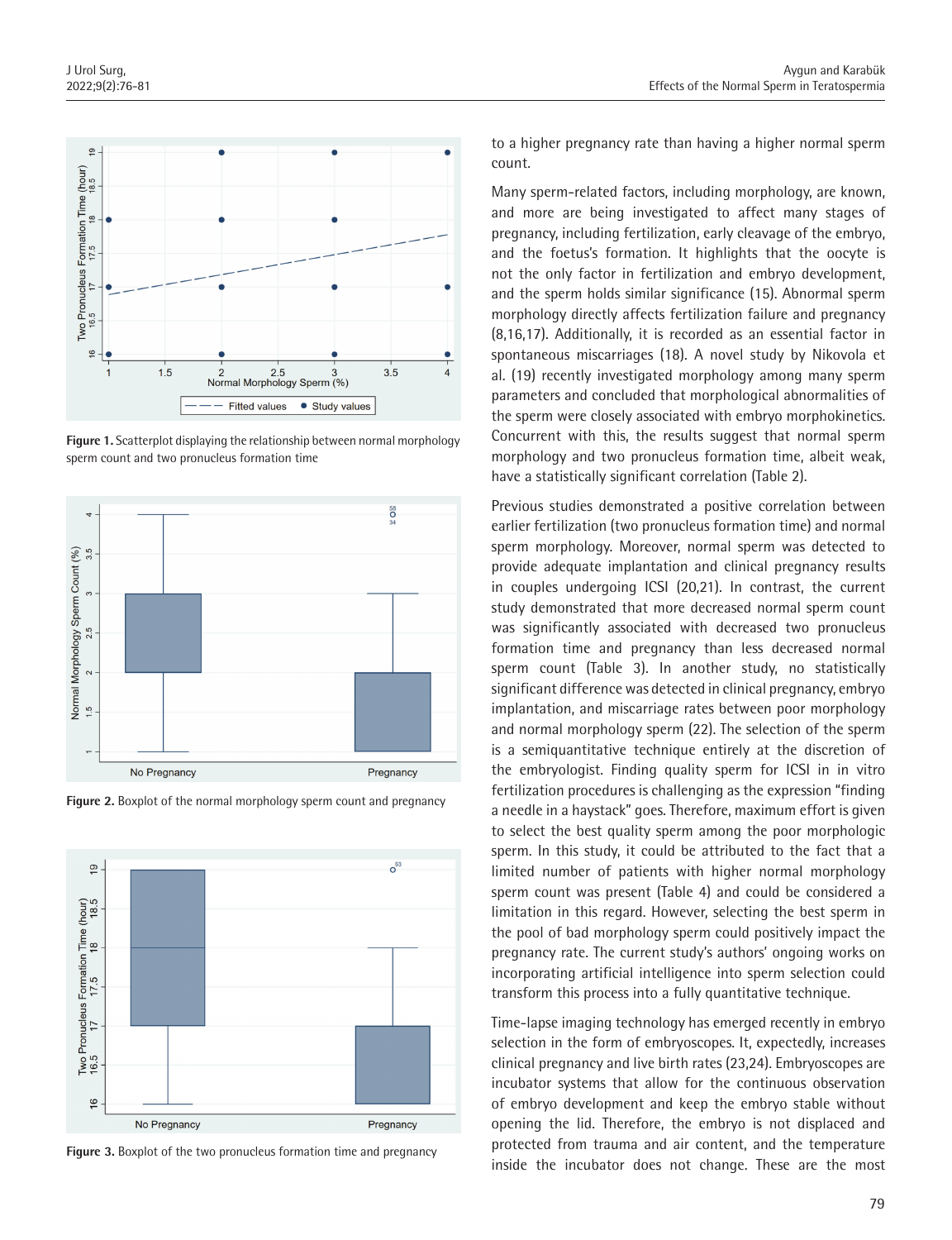| Table 3. Comparison between pregnancy groups                                         |                |                       |                |                       |       |  |  |  |
|--------------------------------------------------------------------------------------|----------------|-----------------------|----------------|-----------------------|-------|--|--|--|
| Pregnancy                                                                            | No $(n=20)$    |                       | Yes $(n=45)$   |                       |       |  |  |  |
|                                                                                      | Mean + SD      | Median<br>$(min-max)$ | Mean + SD      | Median<br>$(min-max)$ | p     |  |  |  |
| Normal morphology sperm count $(\%)$                                                 | $2.42 + 0.96$  | $2(1-4)$              | $1.84 + 0.85$  | $2(1-4)$              | 0.024 |  |  |  |
| Two pronucleus formation time (hour)                                                 | $17.84 + 1.17$ | $18(16-19)$           | $16.89 + 0.77$ | $17(16-19)$           | 0.001 |  |  |  |
| (N: Number, SD: Standard deviation, Min: Minimum, Max: Maximum). Mann-Whitney U test |                |                       |                |                       |       |  |  |  |

| Table 4. Subgroup analysis of sperm morphology and fertilization time                |                                   |                       |                |                     |               |                       |               |                       |       |
|--------------------------------------------------------------------------------------|-----------------------------------|-----------------------|----------------|---------------------|---------------|-----------------------|---------------|-----------------------|-------|
|                                                                                      | Normal Morphology Sperm Count (%) |                       |                |                     |               |                       |               |                       |       |
|                                                                                      | $(n=22)$                          |                       | $2(n=26)$      |                     | $3(n=12)$     |                       | $4(n=5)$      |                       |       |
|                                                                                      | $Mean + SD$                       | Median<br>$(min-max)$ | $Mean + SD$    | Median<br>(min-max) | $Mean + SD$   | Median<br>$(min-max)$ | Mean + SD     | Median<br>$(min-max)$ |       |
| Two pronucleus<br>formation time<br>(hour)                                           | $16.73 + 0.83$                    | $16.5(16-18)$         | $17.38 + 1.02$ | $17(16-19)$         | $17.5 + 0.79$ | $17.5(16-19)$         | $17.4 + 1.52$ | $17(16-19)$           | 0.067 |
| (N: Number, SD: Standard deviation, Min: Minimum, Max: Maximum). Kruskal Wallis test |                                   |                       |                |                     |               |                       |               |                       |       |

significant advantages of embryoscopes (12,13). The current study utilized embryoscopes and detected a significant association between pregnancy and two pronucleus formation time. Moreover, prolonged fertilization time was determined to have negative effects on pregnancy. Parallel to the current results, recent studies suggested that the delay in two pronucleus formations could cause implantation failures (19).

The current study holds an essential place in investigating the sperm-related issues in in vitro fertilization. The cytoplasm of the sperm and oocyte's and the interactions between the two play a crucial role in embryo development. Moreover, conducting subabnormality analyses, screening DNA fragmentation defects, and even analysing histone and protamine of the sperm might yield positive and decisive results regarding pregnancy. To summarize, sperm-related factors have vital importance in assistedreproductive techniques and require further investigation.

## **Study Limitations**

The first limitation of this study was its limited sample size. Secondly, the statistical analyses were made based on morphological observations. Moreover, the utilization of ICSI enabled the best sperm to be selected under a light microscope and injected into the oocyte. Thus, it could alone have a positive effect on embryo development in males with teratospermia. Lastly, quantitative analyses such as sub-abnormality analyses, screening for DNA fragmentation defects & histone and protamine were not performed.

# **Conclusion**

In conclusion, a statistically significant weak correlation was detected between sperm morphology with two pronucleus formation times (primary outcome). Furthermore, having a lower normal sperm count was related to a higher pregnancy rate than having a higher normal sperm count. Lastly, decreased two pronucleus formation time was significantly associated with pregnancy. However, subgroup analysis of sperm morphology and fertilization time did not detect statistical significance. Therefore, further studies with larger sample sizes investigating additional sperm parameters in infertile couples must be conducted to fully explore the roots of sperm-related issues.

**Acknowledgements:** The authors want to thank the embryologists Sinem Ercan Doğan, PhD (Director of IVF Laboratory at Acibadem Mehmet Ali Aydinlar University Atakent Hospital) and Gözde Babikli (IVF Laboratory at Acibadem Mehmet Ali Aydinlar University Atakent Hospital) for conducting fertilization procedures. We would also like to thank Erol Barbur, MD, for his professional assistance with the manuscript translation, critical revising, data visualization, and submission processes.

## **Ethics**

**Ethics Committee Approval:** This study was authorized by the Acibadem Mehmet Ali Aydinlar University Research Ethics Committee (ATADEK) with the decision number: 2021-21/06 on 04/11/2021.

**Informed Consent:** Retrospective study.

**Peer-review:** Externally peer-reviewed.

## **Authorship Contributions**

Surgical and Medical Practices: E.G.A., Concept: E.G.A., Design: E.G.A., Data Collection or Processing: E.K., E.G.A., Analysis or Interpretation: E.K., Literature Search: B.H., Writing: E.G.A., E.K.